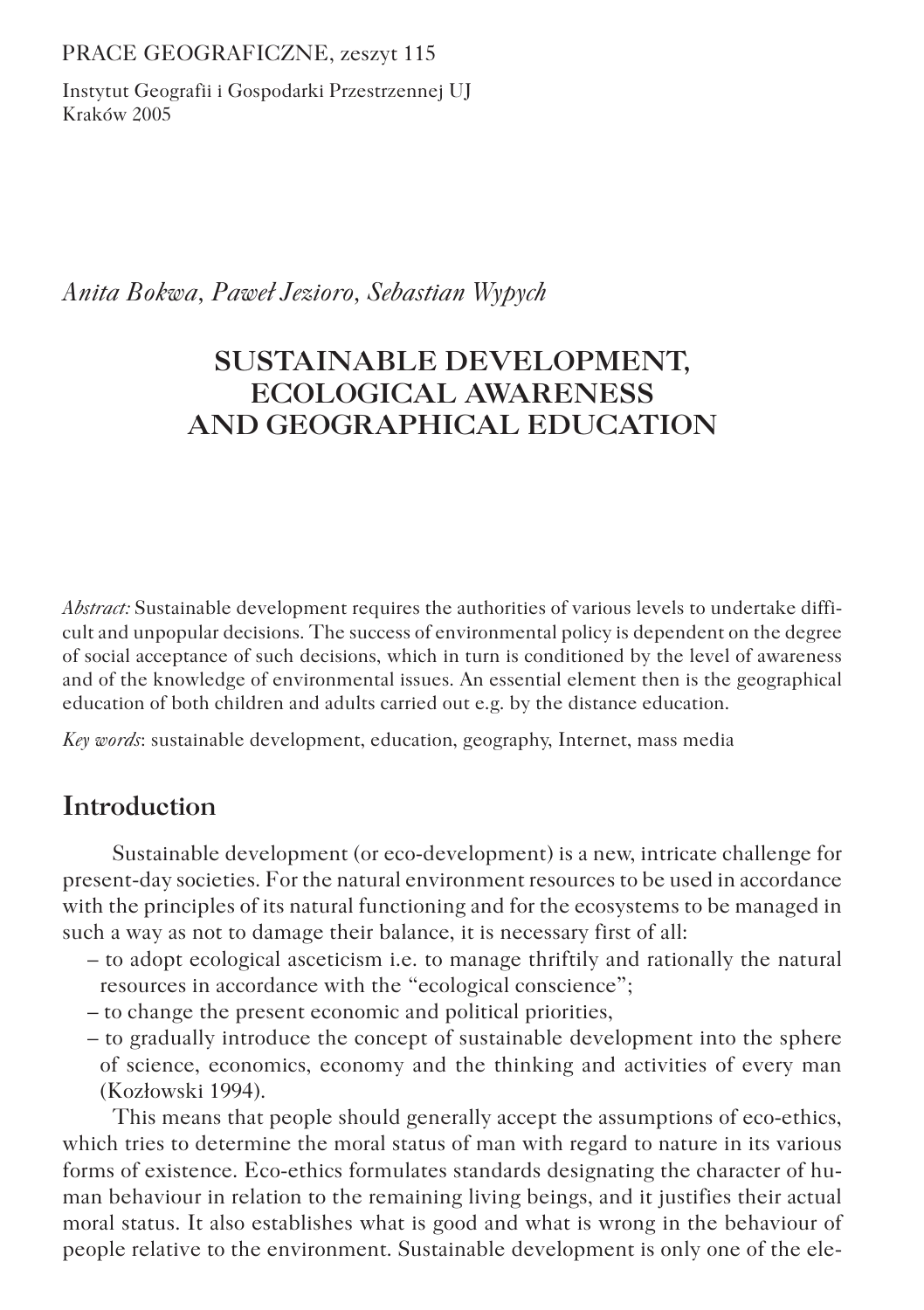ments of eco-philosophical outlook on life, on which eco-ethical views are based. Other elements are;

- eco-centrism (i.e. that other beings and the whole eco-systems possess internal values);
- treating nature as a mother (inclination on co-operation and symbiosis);
- holistic cosmology;
- subordination of technology to moral culture;
- policy of decentralization;
- balance of sexes;
- strong sense of transcendence in the intellectual sphere (Fiut 1999).

Eco-ethics is an important and fundamental element of *ecological awareness,* i.e. the whole of recognized ideas, values and opinions on the natural environment as a space for life and human development, common for determined groups in a given historical period. Ecological awareness is composed of the knowledge and motivation for an adequate attitude leading to the creation of responsibility, which results from the knowledge of relationships and ecological laws (Poskrobko, after Kocik 2000). The so-defined term "ecological awareness" is by no means another slogan trying to give a catchy name to the issues having little in common with ecology as a discipline of biology; on the contrary, it approaches human ecology.

The present paper is devoted to the role of modern geographical education in shaping the necessary knowledge to build ecological awareness.

## **Polish ecological awareness and the assumptions of sustainable development**

According to Kocik (2000), the majority of Polish society still gradually continues to realize threats to the environment, although there is no awareness of all relationships among particular elements of that environment. However, strong diversification is observed; there are élites of science, politics and social ecological movements who possess relatively high awareness of environmental hazards and who, with ever increasing determination, undertake various actions in favour of transformation of the reality in accordance with the requirements of ecology. According to Kozłowski (1994) the requirements of sustainable development in Poland should be implemented through:

- the development of agricultural production;
- development of industry in cooperation with research institutes;
- elimination of factories arduous to the environment,
- reduction of atmospheric emissions of  $\mathrm{CO}_2$ ,  $\mathrm{CO}$ ,  $\mathrm{SO}_2$  and  $\mathrm{NO_x}$ ,
- decreasing the dependency on non-renewable power resources.

These aims are difficult to accept by most of the adult part of society for a few reasons. The postulate for the development of farming production is motivated by favourable natural conditions of the country, but its implementation as an element of sustainable development meets an impediment in the form of insufficiently developed ecological conscience of farmers. Their knowledge of environmen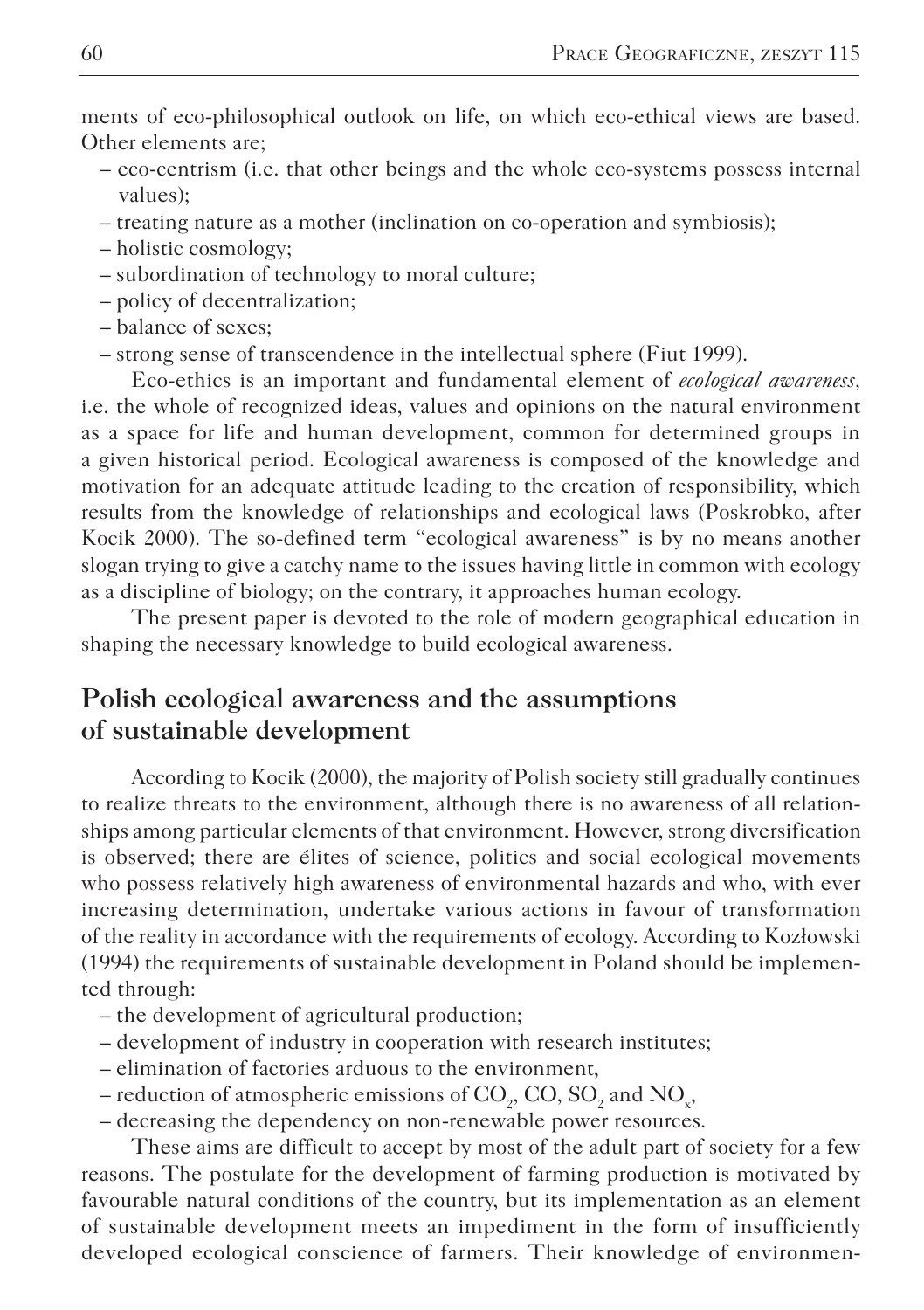tal problems is generally accidental, incomplete and superficial. Even worse is the situation in the sphere of real behaviour, often linked with anachronical patterns and technocratic habits (Kocik 2000). The implementation of the above mentioned assumptions of sustainable development requires the revision of attitudes learned in the period of real socialism. The fifteen years of transformations have brought about the pauperization of the majority of society and have evoked an atmosphere of nostalgia after the times of full employment and of guaranteed social security as well as of the priority of quantity over quality. That common nostalgia involves the expectation of actions from the government, which in the short run would improve the material position of many people. Meanwhile the development of science-based industry is an expensive, long-term investment requiring highly qualified work force, hence it lacks wider social acceptance, which in consequence is expressed by low outlays on science from the state budget. Besides, the still observed expectation that the state "would do something" continues to be more general than one's own initiative which is, too, the mental legacy of society from the period of centrally planned economy.

The elimination of factories arduous to the environment often means the deprivation of many families of the only source of income without a chance for alternative employment. Reduction of the atmospheric pollutants emission can be achieved, among other things, by the lower energy use, but calling for the limitation of consumption in a country where many families hardly achieve even an average standard of living, must evoke social resistance. It has been proved that with a national income by \$ 1,000 per head there is no social interest in the problems of environmental protection. The chance for raising ecological awareness of society does appear when the index reaches the value of \$ 2-3 thousand per head (Kocik 2000). In Poland its value is at some \$ 5,000 (Vademecum 2004) but the problem is a considerable economic stratification of society. The diversification of the sources of energy in Poland meets the resistance of coal-power lobby, the power and influence of which is the consequence of the fact that more than 90% of energy in this country is obtained from fossil fuels.

Summarizing, it is possible to state that the state of ecological awareness of Polish society, as seen in the light of needs of sustainable development, is insufficient. The cause may be sought, among other things, in the material hardships of most of society and in the mentality inherited after the period of real socialism. Geographical education can add to a change of attitudes to the environment and to a deepening of knowledge about the functioning of the world around us, but without a significant improvement of the material status of Polish society it would be difficult to effectively raise ecological awareness.

#### **Education, mass media and ecological awareness**

In Poland education is understood first of all as the instruction of the children and youth in the school system. Education of the adults is frequently associated solely with professional training. Meanwhile, the rate of changes in the present-day world requires also from the adults to continuously update the knowledge once gained at school. This is especially important in the case of environmental problems. These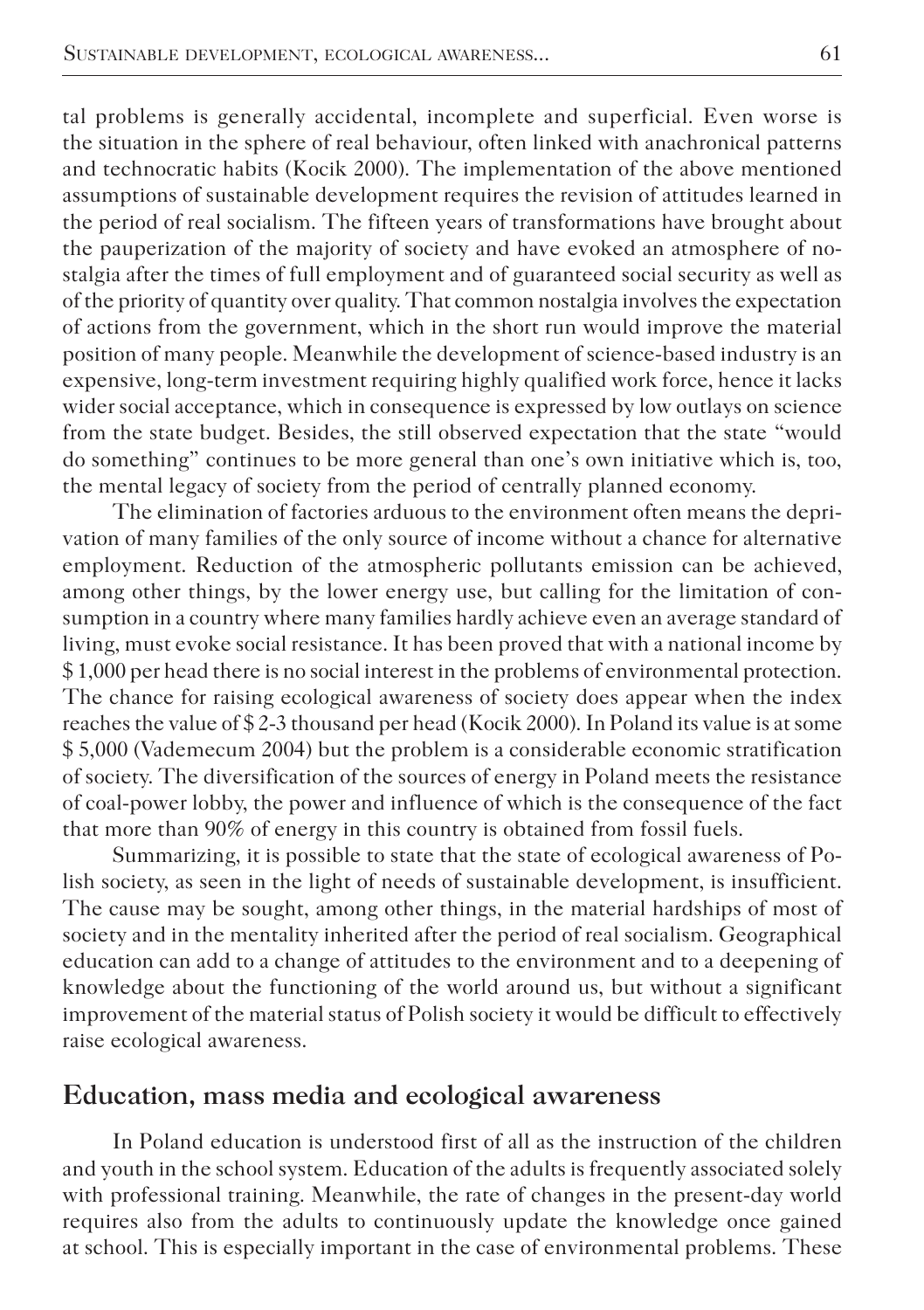are issues fairly recently brought into the teaching programmes, which means that the dominating majority of grown-up society did not make their acquaintance with them while at school. Where do they draw their information on the matter from ? Unfortunately, chiefly from mass media. Meanwhile e.g. in the case of issues relating to climate most of the Polish press gives information without a broader context, even with a commentary, which can add un untrue meaning to a true information (Bokwa 2003).

As is emphasized by Goban-Klas (1999) the impact of mass media depends on the recipients' level of education. The hypothesis of "difference of knowledge" proclaims that with an increase in information inflow by mass media into the social system, the layer of society with a higher social-economic status absorbs information at a faster rate and in a wider range than do the layers with a lower status, so the difference between these layers tends to increase rather than decrease. The hypothesis, however, has two different dimensions. The first one relates to a general level of education of society which cannot be changed by the media themselves because this is the task of the school system. The second one relates to particular matters and problems, which can be subjected to increasing or decreasing information differences. In the light of the results by Bokwa (2003) cited earlier it is expected that the information on environmental problems supplied by Polish media, to the recipients without fundamental information on the subject, can not only have little effect on the shaping of knowledge of ecological awareness but can even deepen the lack of interest in these problems. Goban-Klas (1999) pays also attention to the fact that mass media affect considerably not so much what people do think but rather what people do think about (hypothesis of "daily order"). The recipients obtain from the media not only current information on domestic and foreign events but also gain conviction about the importance and value of particular problems. Mass media can therefore change the cognitive structure of the recipient, which is decisive for the formation of their attitudes and behaviour patterns. In Poland as well as elsewhere the medial message is dominated by political, economic and criminal reports while environmental problems are nearly exclusively touched upon when extreme events take place. Recipients without even a fundamental knowledge about the functioning of the environment would not be able to place this information in a broader context, which makes it impossible to use it in building ecological awareness. Besides, in a country with a high level of unemployment (some 20%) and with other economic and political problems, it is hardly possible to count on a considerable interest in environmental problems in the media; this matter always appears to be of too little interest.

Mass media can, however, be used in education in a twofold manner; as a source of information and as a didactical tool. It follows from the above considerations that mass media as a source of information require from their recipients some criticism and an earlier meritorious preparation. Instead, mass media as a didactical tool are used in distance education (Żygulski et al. 2000), as are in school practice, mainly to facilitate the understanding of chosen issues by means of advanced illustration material. For geographical education to be effective in raising ecological awareness of Polish society it should take mass media into consideration, to a larger extent than it does now, both as a source of information and as a didactical tool. It is worth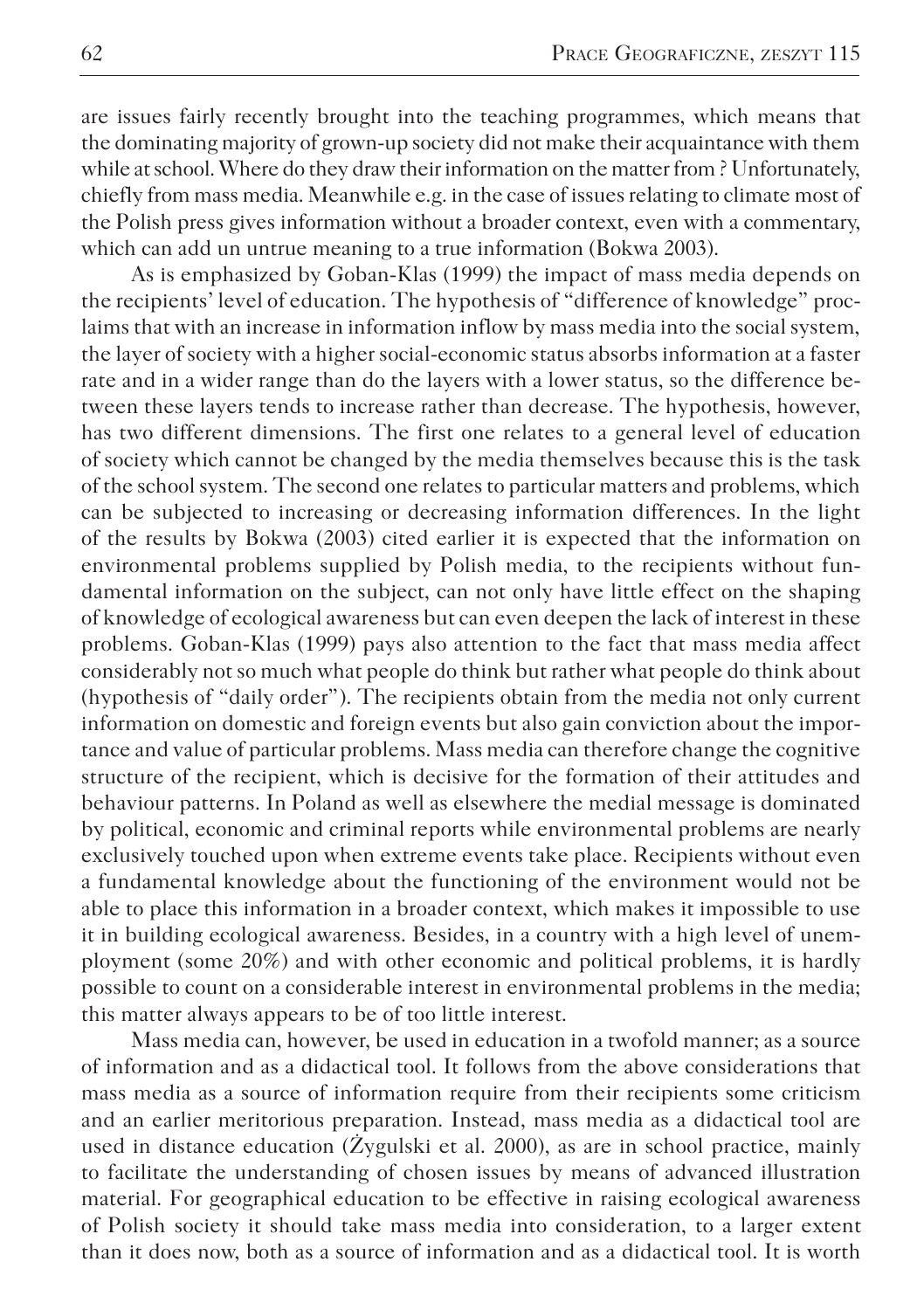to notice that the press, radio, film and television put us exclusively in the role of a recipient while the Internet creates possibilities of a broadly-understood interaction and of independent creating and rendering accessible materials. This is therefore an exceptionally demanding mass medium for the recipient, but at the same time an extremely versatile didactical tool.

## **Geographical education and sustainable development**

An important role of education in implementing sustainable development has been emphasized since the moment of the appearance of that notion at the UN conference at Stockholm in 1972. It follows from numerous international settlements that the so-called environmental education is to make people aware of the interrelationships of economy, politics and ecology in the modern world so as to strengthen the sense of responsibility and solidarity among the nations. Essential, too, is the shaping of attitudes and convictions as well as of skills needed in environmental protection. Such education should cover not only the physical and biological environment but also issues of the socio-economic environment and human development (*Rozwój…* 1996). As is emphasized by Grodzińska-Jurczak (2001) the environmental education is a relatively young discipline of science. This is a notion somewhat narrower than nature education since it concentrates chiefly on ecology meant as a section of biology. The form and the way of implementing the purposes and contents of the mentioned kinds of education continue to be the subject of numerous discussions. It is, however, beyond any doubt that it is necessary to further educate teachers, to work out new educational materials and to employ interactive methods of information transmission. Besides, it is important to be in direct contact with nature. The broadly-understood nature education (with a share of geography, biology, ecology as well as chemistry and physics) wrestles nowadays with the same problem as do natural sciences, i.e. the excessive fragmentation and specialization, with a sort of atomization. This is the unavoidable effect of a dynamic development of research and of the avalanche increase of information. In the meantime, more than ever before, there is a need for a holistic and complex look at the world around us. Geography was used to present such an approach, but environmental changes now taking place require a co-ordination of efforts of geographers, biologists, chemists and physicists and even of representatives of such seemingly distant disciplines as information technology. It is only such a co-operation resulting in complex, mutually complementary teaching programmes or joint projects that creates a chance for an effective nature education.

An effective education in favour of sustainable development should be based on the so-called searching instruction methods, which stimulate activity of the learners. These are:

- discussion exchange of views, valuation of the phenomena discussed, an attempt at finding a joint position,
- observation and measurement field activities, direct contact with the environment,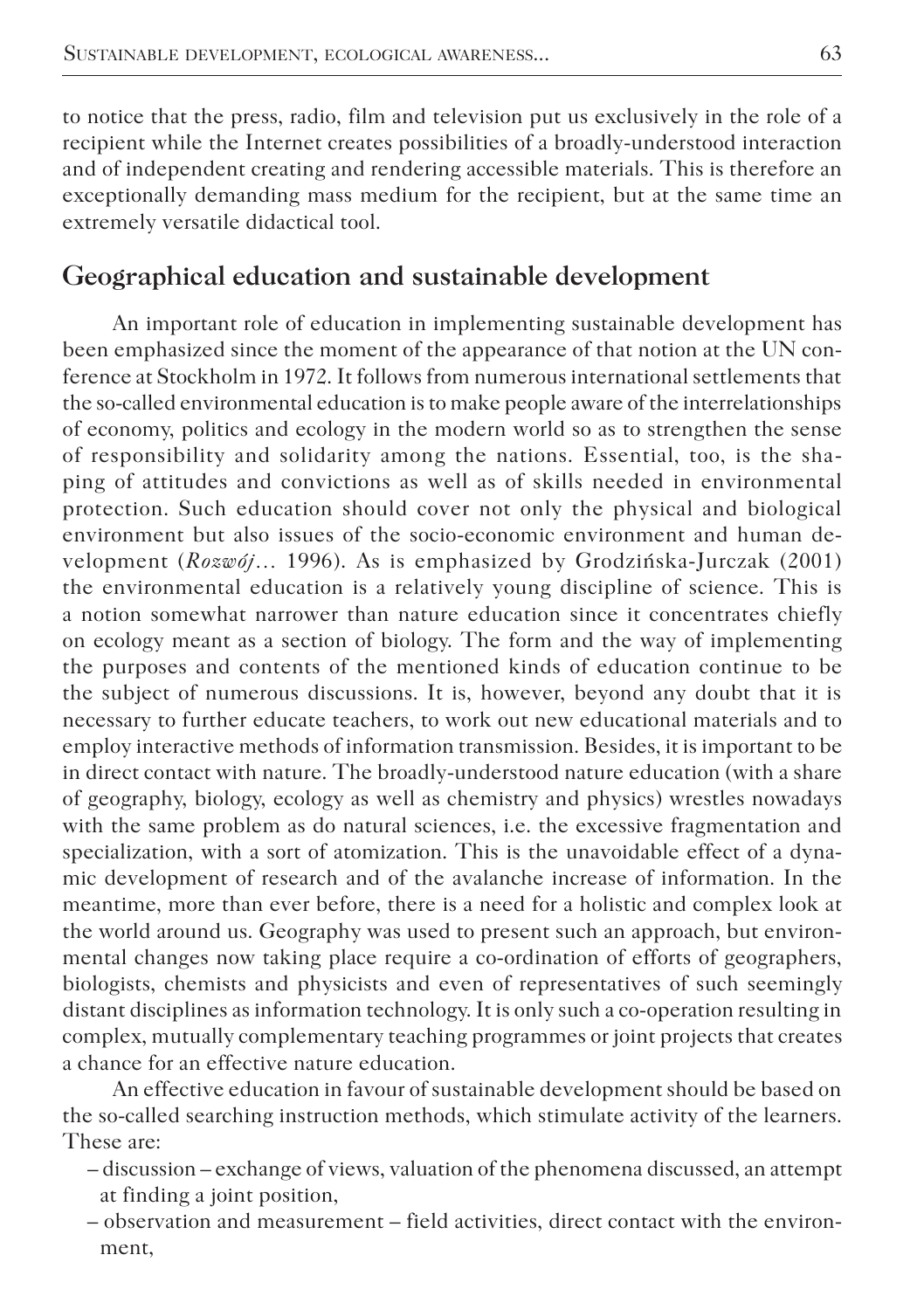– problem methods (brain storm, didactical play, situational play, staging methods, case studies (*Rozwój…* 1996).

In the light of these assumptions the role of geography in nature education seems to be essential, since this is an interdisciplinary science, based on both indoor methods and on outdoor ones. The project ESPERE-ENC is an example of a practical implementation of the above assumptions by employing the Internet – the youngest mass medium.

## **Project ESPERE-ENC and geographical and nature education**

Over 2003-2004 the Institute of Geography and Spatial Management of the Jagellonian University participated in the project ESPERE-ENC (www.espere.net) based on the co-operation of research and pedagogical institutes from seven European countries within the 5<sup>th</sup> Framework Programme of the European Commission. The chief aim of the project was the creation of an internet climatological encyclopaedia in seven languages and entering co-operation with its potential users. The encyclopaedia is an interdisciplinary and interactive scientific tool (Bokwa et al. 2003, *Encyklopedia …* 2004). Assumptions of the project, as well as the encyclopaedia itself are closely associated with nature education (in that geographical) and its contribution in sustainable development:

- climatic issues are presented from the point of view of geography, physics, chemistry, biology and oceanography, which facilitates the understanding of interrelationships among particular elements of the natural environment and of the socio-economic system (Bokwa et al. 2004);
- exercise sheets accompanying encyclopaedia texts make it possible to apply the so-called searching instruction methods (discussed in the previous chapter) and activation of the students;
- the encyclopaedia is to be found on the Internet, owing to which it is potentially accessible to everyone in the world (Internet as a mass medium), which makes it possible to significantly enhance the group of recipients and the opportunities to shape ecological awareness;
- the employment on Internet pages of the encyclopaedia of computer animations, films, photos and colour schemes explaining the discussed issues makes it an extremely useful didactical tool;
- workshops for teachers and competitions for students, organized in the framework of the ESPERE-ENC, made it possible on the one side to pay greater attention of the students to environmental problems, and on the other to help both the students as well as the teachers in raising medial competences; they pointed to the resources of the Internet, which are recommendable in nature education and liberated students' activity in an independent creation of educational materials.

The project ESPERE-ENC was implemented within the 5<sup>th</sup> Framework Programme of the European Commission, contract No HPRP-CT-2002-00002 and from the money of the Committee for Scientific Research (decision No 158/E-338/SPB/5.PR UE "Sieci"/ DWM 563/2003-2004).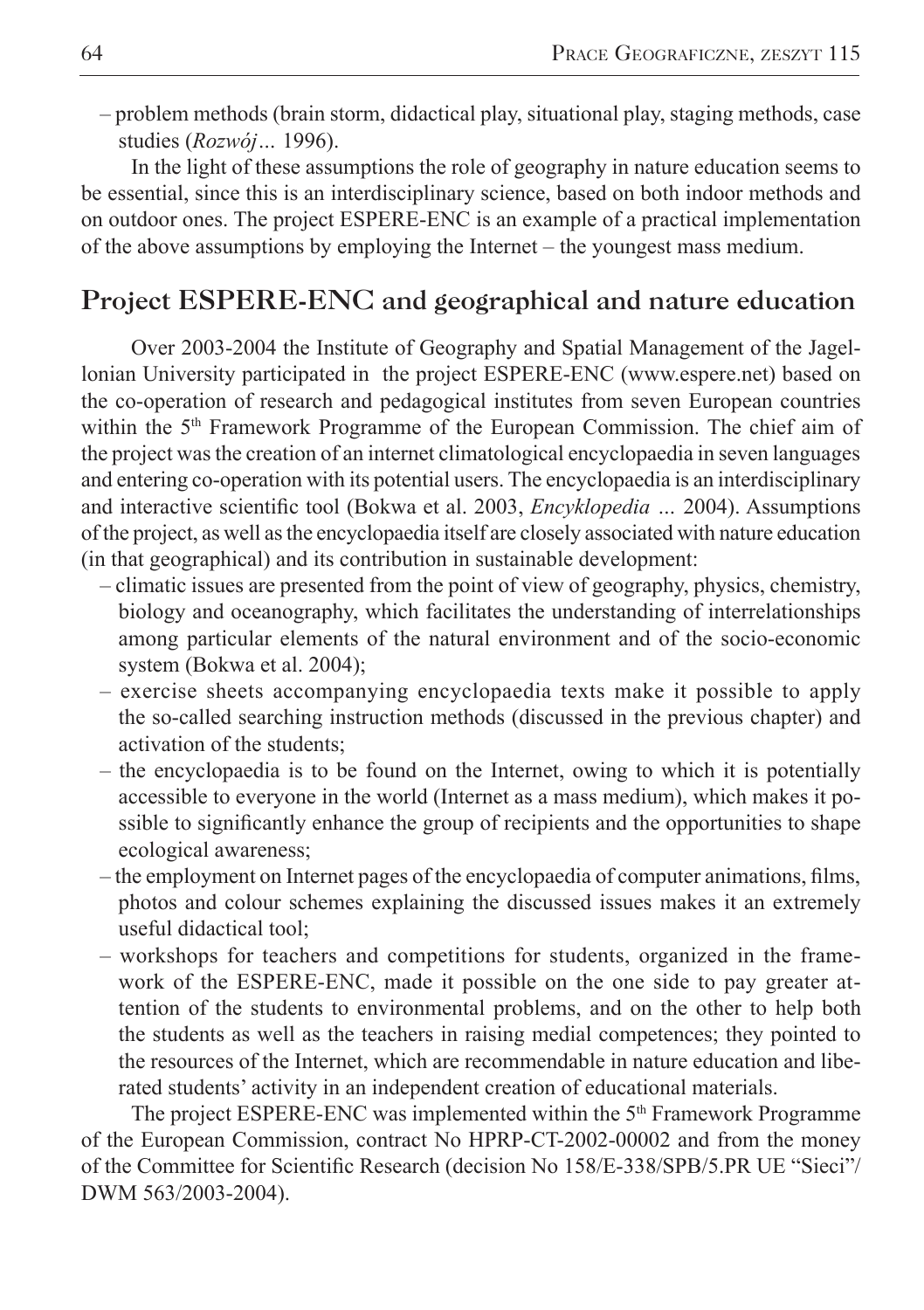#### **References**

- Bokwa A., 2003, *Climatic issues in Polish printed mass media*, [w:] J. Pyka, M. Dubicka, A. Szczepankiewicz-Szmyrka, M. Sobik, M. Błaś (red.), *Man and Climate in the XX Century,* Acta Univ. Wratisl. 2542, Studia Geograficzne, 75, 645-652.
- Bokwa A., Jezioro P., Wypych S., 2003, *ESPERE-ENC: Materiały edukacyjne o systemie klimatycznym w Internecie dla szkół,* [w:] M. Śmigielska, J. Słodczyk (red.), *Edukacja geograficzno-przyrodnicza w dobie globalizacji i integracji europejskiej*, Polskie Towarzystwo Geograficzne O/Opole i Uniwersytet Opolski, Opole, 43-48.
- Bokwa A., Jezioro P., Wypych S., 2004, *Możliwości wykorzystania Encyklopedii Klimatologicznej ESPERE w edukacji wybranych przedmiotów przyrodniczych,* [w:] J. Morbitzer (red.), *Komputer w edukacji*, Akad. Pedagog. w Krakowie, 31-36.
- *Encyklopedia Klimatologiczna ESPERE: wykorzystanie nowych mediów w edukacji*, 2004, A. Bokwa, M. Walczak (red.), Wyd. UJ, Kraków.
- Fiut I. S., 1999, *Ekoetyki. Kierunki rozwoju współczesnej aksjologii przyjaznej środowisku*, Oficyna Wyd. ABRYS, Kraków.
- Goban-Klas T., 1999, *Media i komunikowanie masowe*, Wyd. Nauk. PWN, Warszawa-Kraków.
- Grodzińska-Jurczak M., 2001, *Czym zajmuje się edukacja środowiskowa przegląd międzynarodowych badań naukowych*, Wszechświat, 102, 7-9, 186-188.
- Kocik L., 2000, *Między przyrodą, zagrodą i społeczeństwem*, Wyd. UJ, Kraków.
- Kozłowski S., 1994, *Droga do ekorozwoju*, Wyd. Nauk. PWN, Warszawa.
- *Rozwój zrównoważony w edukacji szkolnej*, 1996, W. Lenart, K. Kafel (red.), WSiP, Warszawa.
- Vademecum, Wyd. Szkolne PWN (http://www.wszpwn.com.pl/default.asp?section=KLUB&I- -D=3581), data pobrania: 28 maja 2004 r.
- Żygulski K., Muffoletto R., Bokwa A., 2000, *Metody kształcenia na odległość i możliwości ich wykorzystania w geografii*, Przegl. Geogr., LXXII, 3, 219-229.

## **Zrównoważony rozwój a świadomość ekologiczna i edukacja geograficzna**

#### **Streszczenie**

Zrównoważony rozwój wymaga powszechnego przyjęcia założeń ekoetyki, która jest podstawowym elementem świadomości ekologicznej, niezbędnej do akceptacji działań gospodarczych i politycznych na rzecz ekorozwoju. Świadomość ekologiczna większości polskiego społeczeństwa jest niewystarczająca, a przyczyn tego stanu rzeczy można się doszukiwać w trudnej sytuacji materialnej wielu rodzin i mentalności odziedziczonej po okresie realnego socjalizmu. Edukacja przyrodnicza powinna obejmować nie tylko młodzież szkolną, ale także wielu dorosłych, którzy informacje o problemach środowiskowych czerpią jedynie z mass mediów. Geografia odgrywa istotną rolę